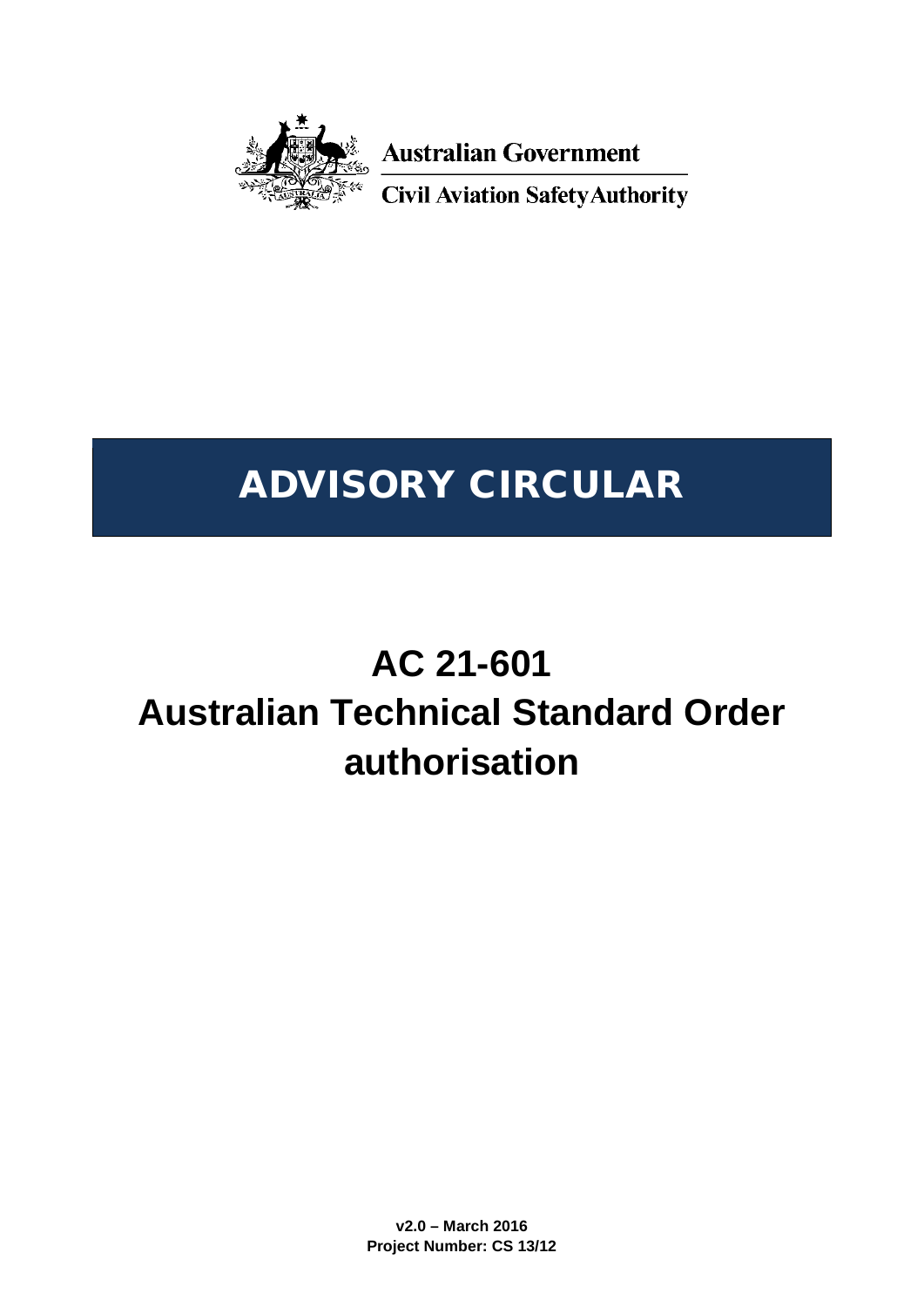Advisory Circulars are intended to provide advice and guidance to illustrate a means, but not necessarily the only means, of complying with the Regulations, or to explain certain regulatory requirements by providing informative, interpretative and explanatory material.

**Advisory Circulars should always be read in conjunction with the relevant regulations.**

# Audience

This Advisory Circular (AC) applies to:

- the Australian aviation manufacturing industry
- Civil Aviation Safety Authority (CASA) authorised persons contracted by the Australian aviation manufacturing industry.

### Purpose

This AC explains the requirements for the issue of Australian Technical Standard Order (ATSO) authorisations under Subpart 21.O of the *Civil Aviation Safety Regulations 1998 (CASR)* and the rules governing the holders of these authorisations.

This AC is part of a series that provides guidance material regarding approvals for manufacturing of aircraft and aeronautical products under Part 21. Related ACs include: AC 21-14, AC 21-16 and AC 21-27.

### For further information

For further information on this AC, contact CASA Manufacturing (email: [Manufacturing@casa.gov.au;](mailto:Manufacturing@casa.gov.au) telephone 131 757).

Unless specified otherwise, all subregulations, regulations, divisions, subparts and parts referenced in this AC are references to the *Civil Aviation Safety Regulations 1998 (CASR)*.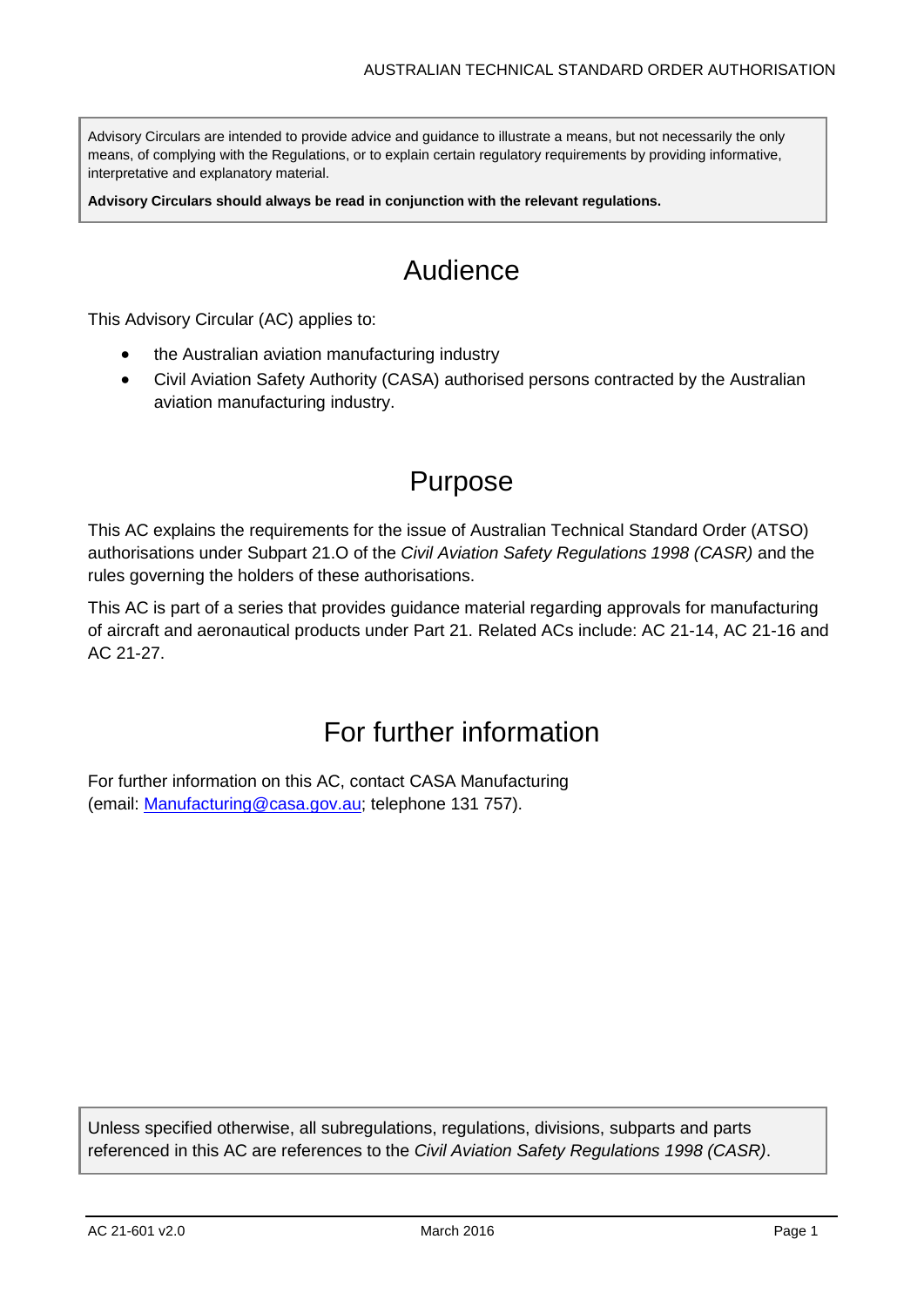# **Status**

This version of the AC is approved by the Executive Manager, Standards Division.

| <b>Version</b> | Date             | <b>Details</b>                                                                                                                                                                                                                                                                                                                                                                                                                                          |
|----------------|------------------|---------------------------------------------------------------------------------------------------------------------------------------------------------------------------------------------------------------------------------------------------------------------------------------------------------------------------------------------------------------------------------------------------------------------------------------------------------|
| v2.0           | March 2016       | This AC supersedes AC 21-601(0) dated July 2005. This version has been<br>amended to:<br>• update contact details<br>• cross-reference quality system approval details with AC 21-27<br>• remove the references to regulation 35 of the Civil Aviation Regulations<br>1988 (CAR) (which has been repealed)<br>• remove information previously presented within the appendices but now<br>found to be unnecessary given the maturity of the ATSO system. |
| (0)            | <b>July 2005</b> | Initial issue                                                                                                                                                                                                                                                                                                                                                                                                                                           |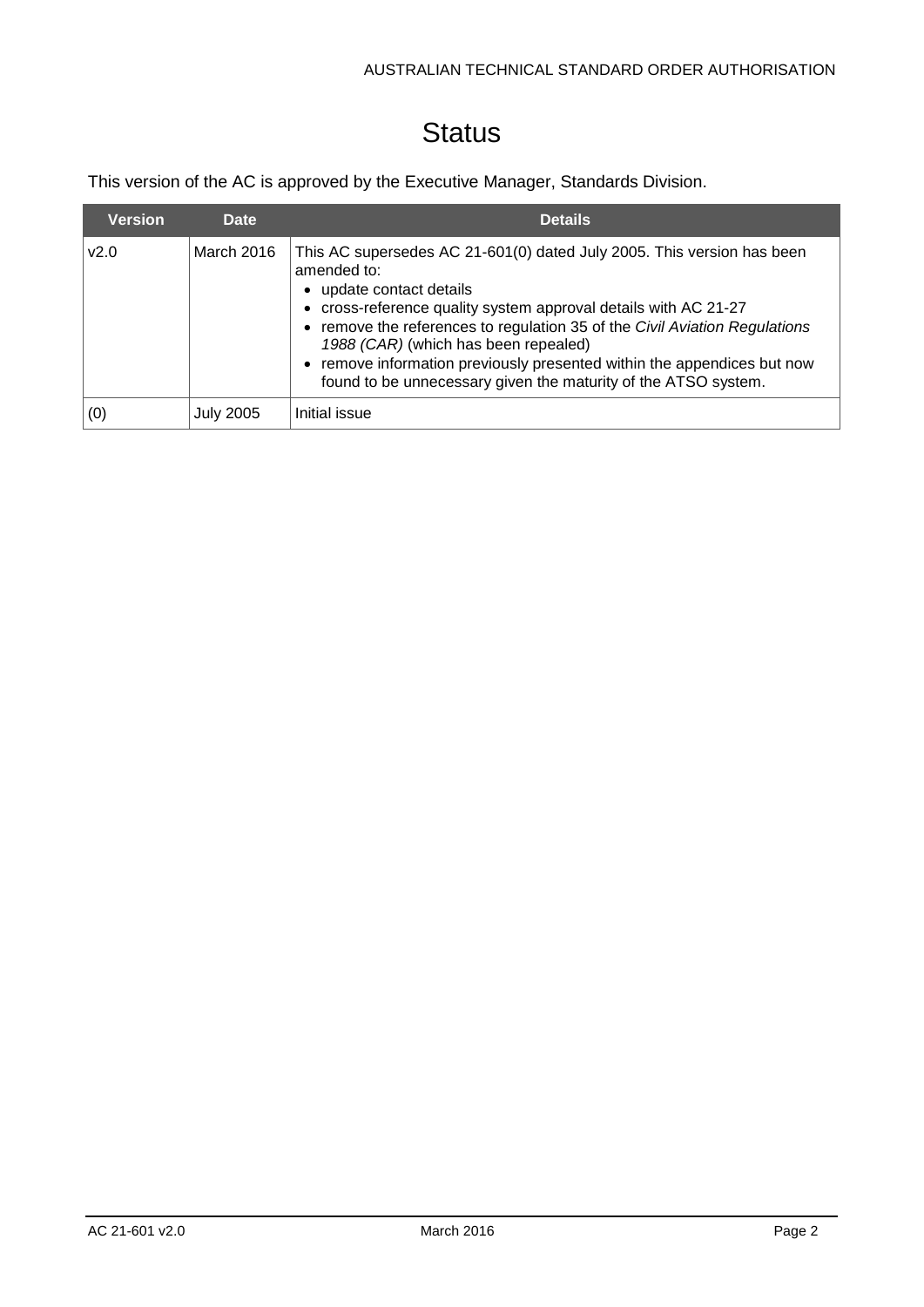# **Contents**

| 1            |                                   | <b>Reference material</b>                                                        |                |
|--------------|-----------------------------------|----------------------------------------------------------------------------------|----------------|
|              | 1.1                               | Acronyms                                                                         | $\overline{4}$ |
|              | 1.2                               | <b>Definitions</b>                                                               | 4              |
|              | 1.3                               | References                                                                       | 5              |
|              | 1.4                               | Forms                                                                            | 6              |
| $\mathbf{2}$ |                                   | <b>Introduction</b>                                                              | $\overline{7}$ |
| 3            | <b>ATSO authorisation process</b> |                                                                                  | 8              |
|              | 3.1                               | Application                                                                      | 8              |
|              | 3.2                               | Design approval                                                                  | 8              |
|              | 3.3                               | Quality system approval                                                          | 10             |
|              | 3.4                               | Issue of an ATSO authorisation                                                   | 10             |
|              | 3.5                               | Transferability                                                                  | 10             |
| 4            |                                   | <b>Obligations of ATSOA holders</b>                                              | 11             |
|              | 4.1                               | General responsibilities                                                         | 11             |
| 5            |                                   | Design changes by a manufacturer holding an ATSOA                                | 12             |
|              | 5.1                               | Type of design change                                                            | 12             |
|              | 5.2                               | Minor changes                                                                    | 12             |
|              | 5.3                               | Major changes                                                                    | 12             |
|              | 5.4                               | Surveillance by CASA                                                             | 12             |
| 6            |                                   | Issue of letters of ATSO design approval for imported articles                   | 14             |
|              | 6.1                               | Application                                                                      | 14             |
|              | 6.2                               | Production and marking                                                           | 14             |
|              | <b>Appendix A</b>                 | Example of an ATSOA minor design change notification statement<br>of conformance | 15             |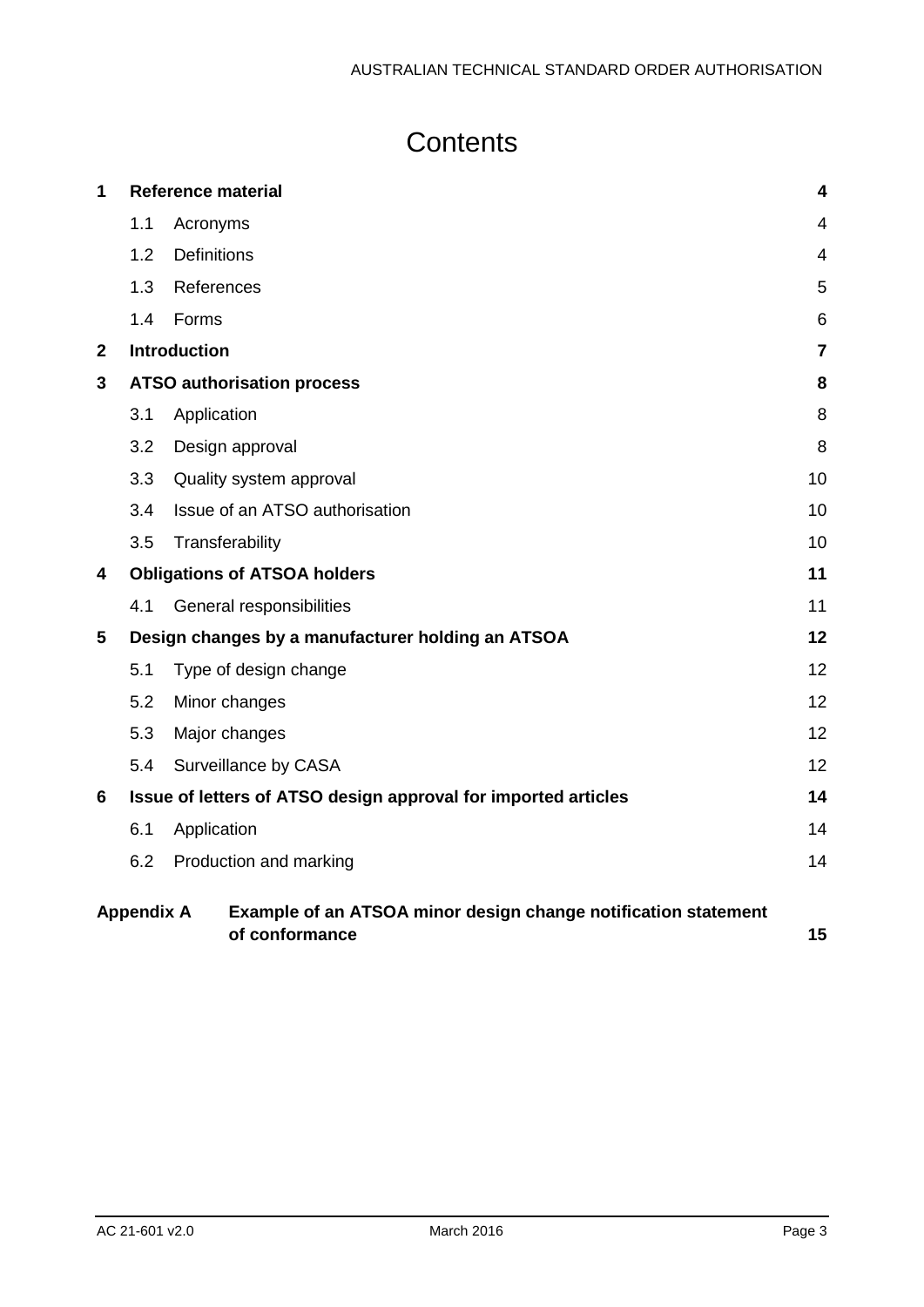# <span id="page-4-0"></span>**1 Reference material**

#### <span id="page-4-1"></span>**1.1 Acronyms**

The acronyms and abbreviations used in this AC are listed in the table below.

| Acronym      | <b>Description</b>                                                |
|--------------|-------------------------------------------------------------------|
| AC           | <b>Advisory Circular</b>                                          |
| <b>ATSO</b>  | <b>Australian Technical Standard Order</b>                        |
| <b>ATSOA</b> | Australian Technical Standard Order Authorisation                 |
| <b>CAR</b>   | Civil Aviation Regulations 1988                                   |
| CASA         | <b>Civil Aviation Safety Authority</b>                            |
| <b>CASR</b>  | Civil Aviation Safety Regulations 1998                            |
| EASA         | <b>European Aviation Safety Agency</b>                            |
| <b>ETSO</b>  | European Technical Standard Order (issued by EASA)                |
| FAA          | Federal Aviation Administration (of the United States of America) |
| <b>NAA</b>   | <b>National Airworthiness Authority</b>                           |
| <b>PAH</b>   | <b>Production Authorisation Holder</b>                            |
| <b>RTCA</b>  | <b>Radio Technical Commission for Aeronautics</b>                 |
| <b>SAE</b>   | Society of Automotive Engineers                                   |
| <b>TSO</b>   | Technical Standard Order (of the FAA)                             |

### <span id="page-4-2"></span>**1.2 Definitions**

Terms that have specific meaning within this AC are defined in the table below.

| Term                                                    | <b>Definition</b>                                                                                                                                                                                                                                                                                                       |
|---------------------------------------------------------|-------------------------------------------------------------------------------------------------------------------------------------------------------------------------------------------------------------------------------------------------------------------------------------------------------------------------|
| Appliance                                               | Any instrument, mechanism, equipment, part, apparatus, appurtenance or<br>accessory, including communication equipment, that is used or intended to be<br>used in operating or controlling an aircraft in flight, is installed in or attached<br>to the aircraft and is not a part of an airframe, engine or propeller. |
| Article                                                 | Material, part, process or appliance used on civil aircraft.                                                                                                                                                                                                                                                            |
| Manufacturer                                            | A Production Authorisation Holder who produces products in accordance with<br>Subpart 21.O.                                                                                                                                                                                                                             |
| Australian Technical<br><b>Standard Order</b><br>(ATSO) | A minimum performance standard issued by CASA for specified articles used<br>on civil aircraft.                                                                                                                                                                                                                         |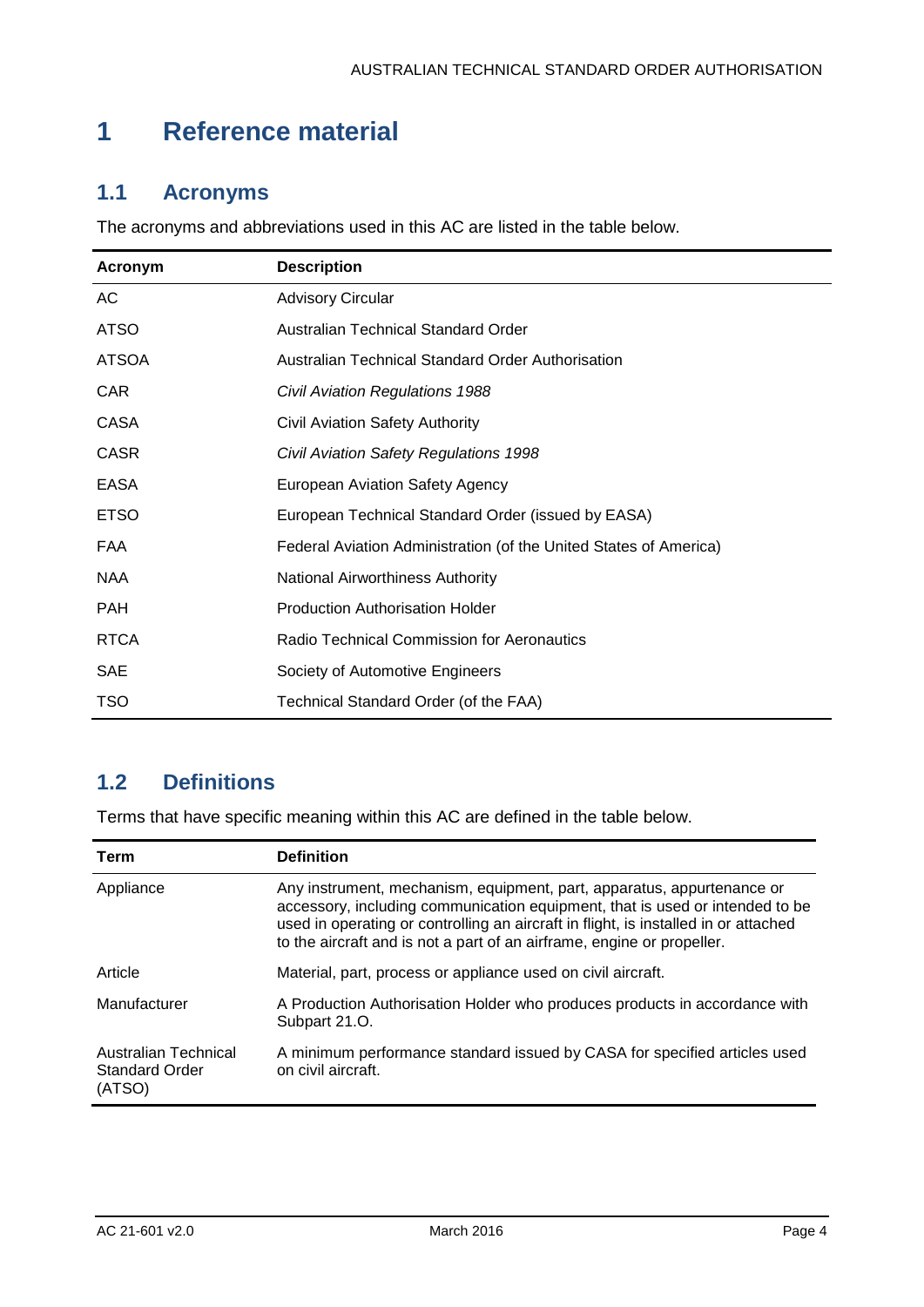| <b>Term</b>                          | <b>Definition</b>                                                                                                                                                                                                                                                                                                                                                                                                                |
|--------------------------------------|----------------------------------------------------------------------------------------------------------------------------------------------------------------------------------------------------------------------------------------------------------------------------------------------------------------------------------------------------------------------------------------------------------------------------------|
| ATSO authorisation<br>(ATSOA)        | Either of:<br>• a CASA design and production approval issued to the manufacturer of an<br>article that has been found to meet a specific ATSO or Federal Aviation<br>Administration (FAA) Technical Standard Order (TSO) or European<br><b>Technical Standard Order (ETSO)</b><br>• a CASA production approval issued to the manufacturer of an article<br>manufactured in accordance with an FAA letter of TSO design approval. |
| FAA letter of TSO<br>design approval | An FAA design approval for an article manufactured outside the United States<br>of America that has been found to meet a specific TSO in accordance with<br>the procedures of Federal Aviation Regulations (FARs) section 21.617.                                                                                                                                                                                                |
| Letter of ATSO design<br>approval    | A CASA design approval for a foreign-manufactured article which has been<br>found to meet a specific ATSO in accordance with the procedures of<br>regulation 21.617.                                                                                                                                                                                                                                                             |

### <span id="page-5-0"></span>**1.3 References**

#### **Regulations**

Regulations are available on the ComLaw websit[e http://www.comlaw.gov.au/Home](http://www.comlaw.gov.au/Home)

| <b>Document</b> | Title                                                                  |
|-----------------|------------------------------------------------------------------------|
| Part 21         | Certification and airworthiness requirements for an aircraft and parts |

#### **Advisory material**

CASA's Advisory Circulars are available at [http://www.casa.gov.au/AC](http://www.casa.gov.au/ACs)

| <b>Document</b>      | Title                                                                                                                             |
|----------------------|-----------------------------------------------------------------------------------------------------------------------------------|
| AC 21-14             | <b>Production Certificates</b>                                                                                                    |
| AC 21-16             | Australian parts manufacturer approval                                                                                            |
| AC 21-27             | Manufacturing Approval - Overview                                                                                                 |
|                      | RTCA Document DO-138 Environmental Conditions and Test Procedures for Airborne<br>Electronic/Electrical Equipment and Instruments |
|                      | RTCA Document DO-160 Environmental Conditions and Test Procedures for Airborne Equipment                                          |
|                      | RTCA Document DO-178 Software Considerations in Airborne Systems and Equipment Certification                                      |
| RTCA Document DO-254 | Design Assurance Guidance for Airborne Electronic Hardware                                                                        |

#### **Australian Technical Standard Orders**

A list of current approved ATSOs can be found on the CASA website at <http://www.casa.gov.au/airworth/atso/index.htm>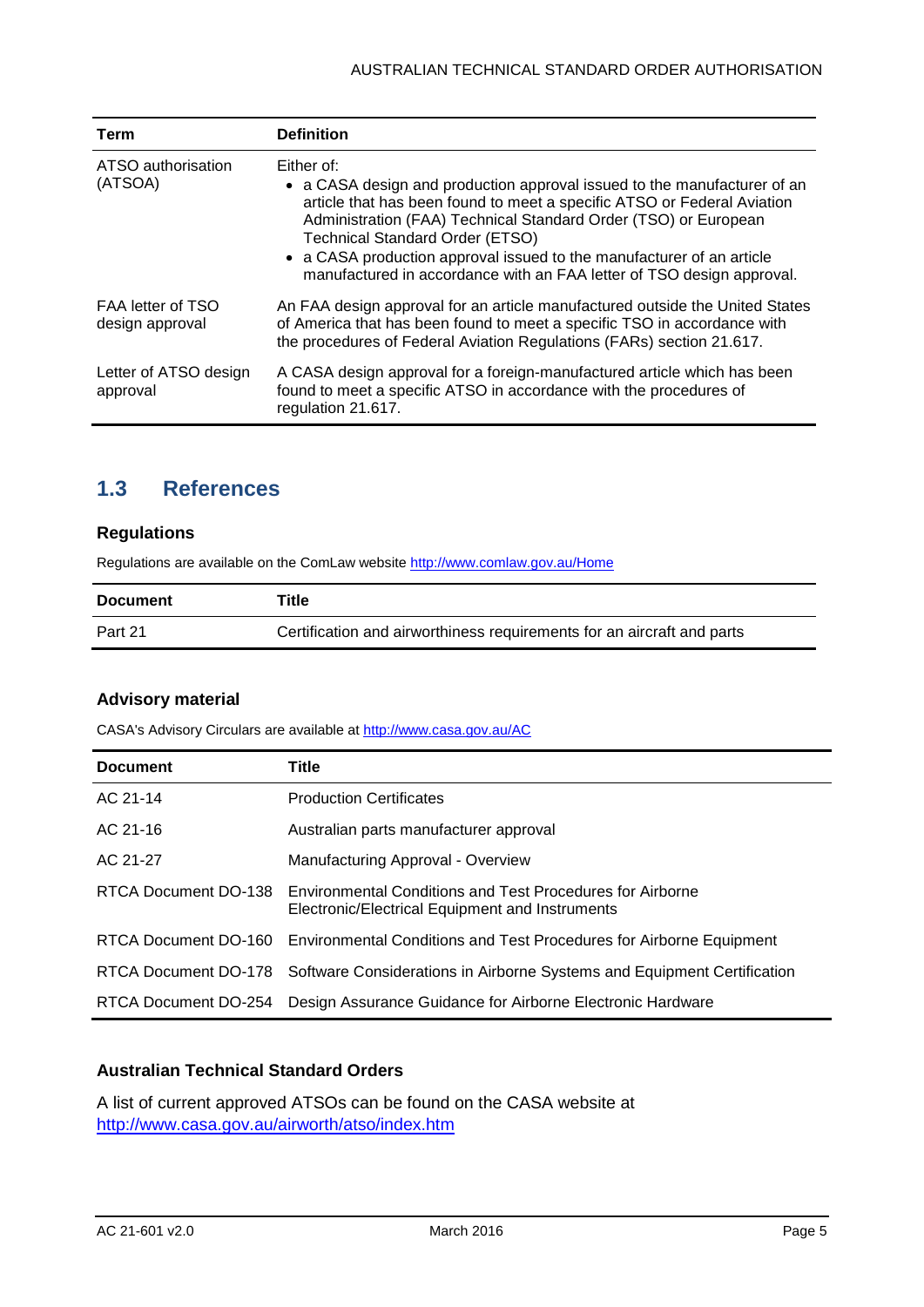### <span id="page-6-0"></span>**1.4 Forms**

CASA's forms are available a[t http://www.casa.gov.au/forms](http://www.casa.gov.au/forms)

| Form number | Title                             |
|-------------|-----------------------------------|
| Form 724    | <b>Statement of Conformity</b>    |
| Form 849    | Production Approval - Application |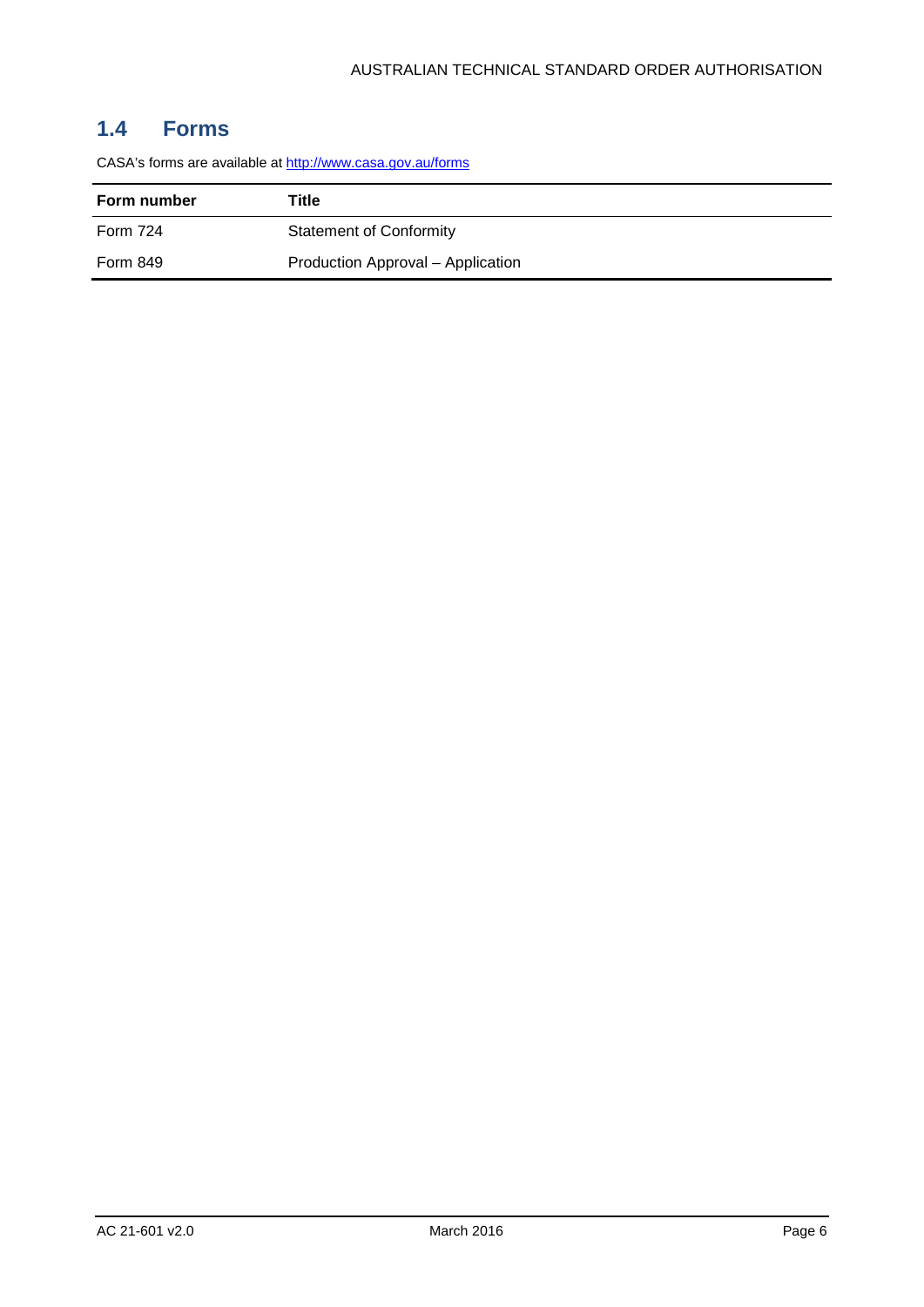## <span id="page-7-0"></span>**2 Introduction**

This AC provides information and guidance regarding the Australian Technical Standard Order authorisation (ATSOA) system. This is one method for manufacturers to obtain CASA approval for the manufacture of articles used on Australian aircraft.

An ATSOA is issued to the manufacturer of an article that has been found to meet a performance standard specified in one of the following:

- an ATSO
- a Federal Aviation Administration (FAA) Technical Standard Order (TSO)
- an European Technical Standard Order (ETSO).

ATSOAs are issued on a variety of articles and appliances, such as:

- communication and navigation equipment
- **instruments**
- generators
- wheels and tyres
- oxygen systems
- mechanical fasteners
- seats and seat belts.

Under the ATSOA system, the manufacturer of articles certifies, after suitable evaluation and testing, that an article complies with the minimum performance standards of a specified ATSO, TSO or ETSO. CASA then finds compliance against Part 21 and authorises the production of the article under the ATSOA system.

An ATSOA allows the holder to identify the article with an ATSO marking. However, an ATSOA does not confer installation authority. The installation of an article manufactured under an ATSOA must be approved separately in a manner acceptable to CASA; for example, under a design approval pursuant to Subpart 21.M, a Supplemental Type Certificate or Type Certificate.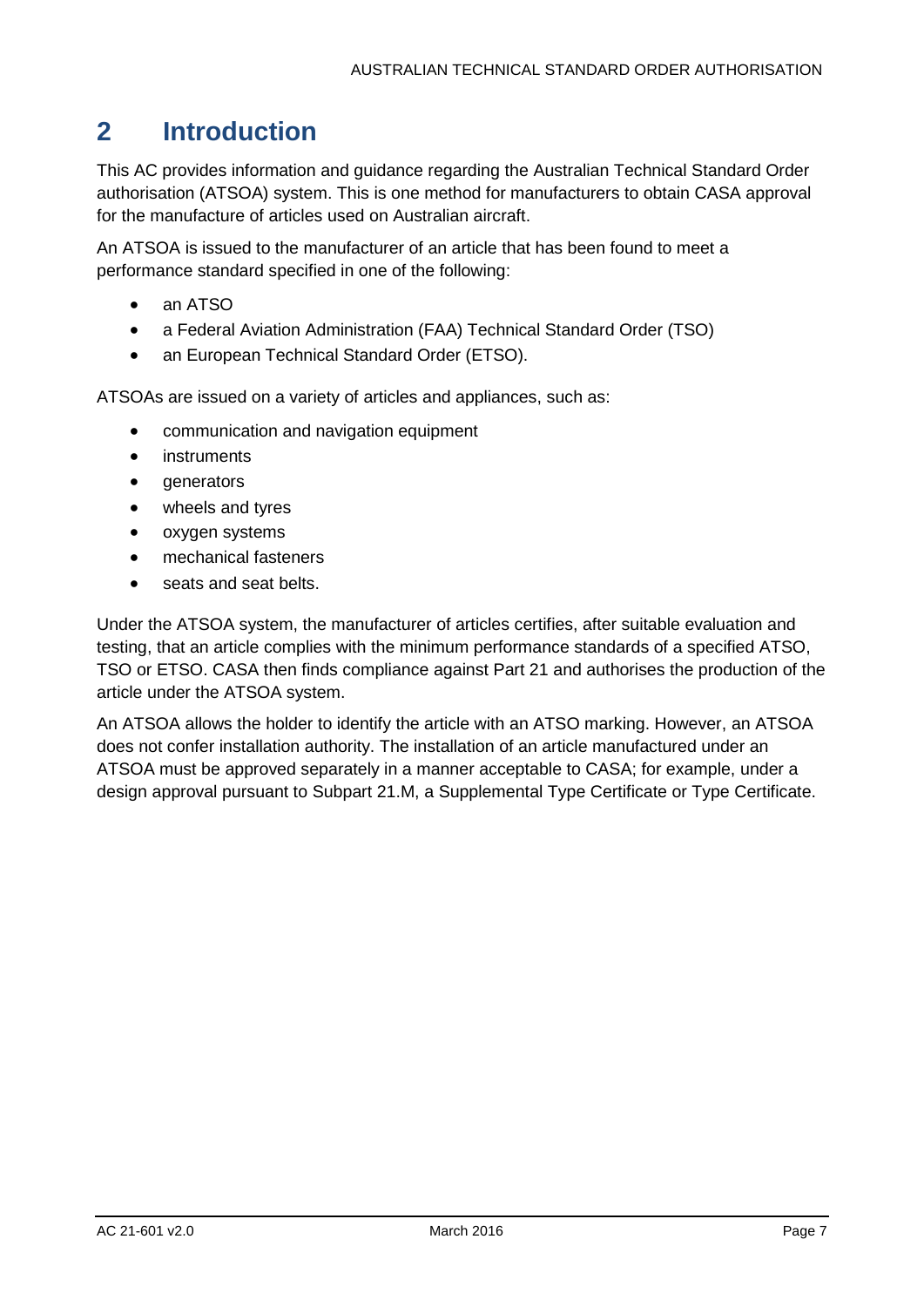### <span id="page-8-0"></span>**3 ATSO authorisation process**

### <span id="page-8-1"></span>**3.1 Application**

3.1.1 Under regulation 21.605, an applicant (article manufacturer) may apply to CASA for an ATSOA. The applicant should complete and submit CASA Form 849, together with the required information mentioned in paragraph [3.1.2,](#page-8-3) to:

CASA Permission Application Centre

GPO Box 2005

#### CANBERRA ACT 2601

(email: [regservices@casa.gov.au\)](mailto:regservices@casa.gov.au)

- <span id="page-8-3"></span>3.1.2 Applicants should including the following information in their ATSOA application:
	- a statement of conformance certifying that the applicant has met the requirement of Subpart 21.O and the article concerned meets the applicable ATSO, TSO or ETSO performance standards effective on the date of application
	- a copy of the technical data required in the applicable ATSO, TSO or ETSO (refer to section [3.2](#page-8-2) for further detail)
	- a description of the quality system to the level of detail specified in regulations 21.143 and 21.144. Refer also to AC 21-27 (Appendix A) for more  $detail<sup>1</sup>$  $detail<sup>1</sup>$  $detail<sup>1</sup>$
	- − CASA Form 724.
- 3.1.3 If the applicant expects minor changes to the article they may include open brackets after the part number to denote the changes. This can be achieved by the use of letters or numbers, or a combination of both; for example: P/N 1234 ( ).
- 3.1.4 Cost recovery procedures are applicable for an ATSOA. On lodgement of an application CASA will provide an estimate of the costs.

#### <span id="page-8-2"></span>**3.2 Design approval**

#### **3.2.1 Required technical data**

3.2.1.1 Regulation 21.605 requires that an applicant must show that the design of the article meets the performance standards specified in the applicable ATSO, TSO or ETSO that is effective on the date of application for that article.

<span id="page-8-4"></span> $1$  The applicant may refer to current quality system data filed with CASA as part of a previous ATSOA application.  $\overline{\phantom{a}}$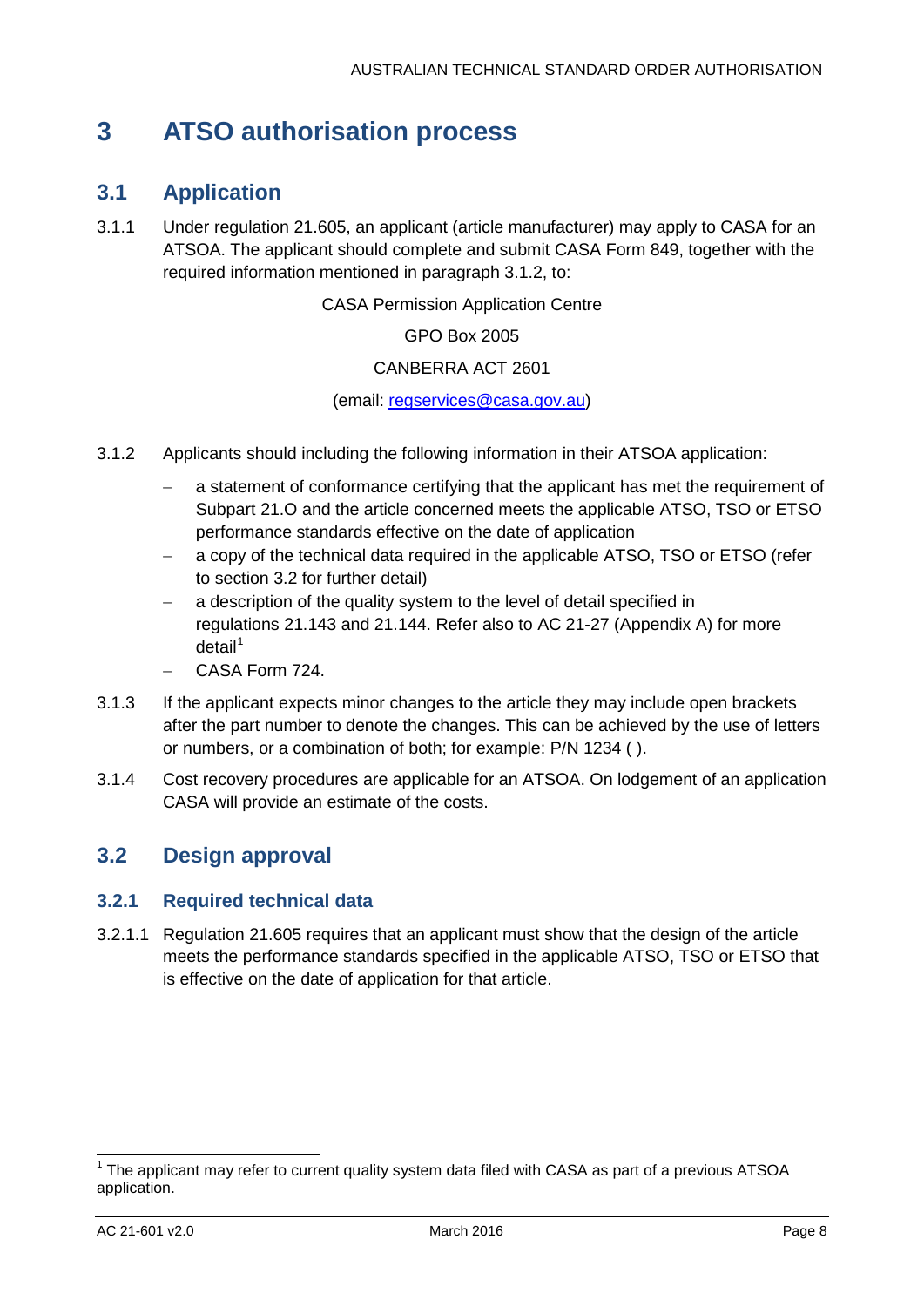- 3.2.1.2 The required technical data is listed in the applicable ATSO, TSO or ETSO. The data generally includes:
	- a complete technical description of the article, including detailed drawings, manufacturing procedures, material identification and specifications
	- − analysis and test results to substantiate compliance against the ATSO, TSO or **ETSO**
	- − conformity inspection reports for the tested components
	- − if required, pilot or crew member operating procedures and limitations, installation instructions, continuing airworthiness instructions and maintenance instructions.
- 3.2.1.3 CASA may be satisfied that the design of the article complies with the applicable ATSO, ETSO or TSO, including any deviations approved under regulation 21.609, on the basis of any of the following:
	- − an examination of the design
	- − the technical data for the design approved under regulation 21.009
	- − a certificate from an approved design organisation under subregulation 21.605 (7).

#### **3.2.2 Deviation from ATSO, TSO or ETSO performance standards**

- 3.2.2.1 Regulation 21.609 allows an article manufacturer to request CASA to approve a deviation from the performance standard of an ATSO, TSO or ETSO. The article manufacturer must describe the deviation and submit to CASA all pertinent data to show that the standards from which a deviation is requested are compensated for by factors or design features providing an equivalent level of safety.
- 3.2.2.2 In the case of environmental test procedures and criteria, CASA will normally approve a request to use Radio Technical Commission for Aeronautics (RTCA) Document DO-160, including the latest revision, in lieu of the environmental test procedures and RTCA criteria specified in the ATSO or TSO (for example, RTCA Document DO-138 or a previous revision of RTCA Document DO-160). However, mixing of environmental conditions and test procedures from different documents, such as part from RTCA Document DO-160 and the remainder from a Society of Automotive Engineers (SAE) document, is not acceptable.

#### **3.2.3 Approval criteria for appliances that include embedded software**

- 3.2.3.1 For appliances that include embedded software, the applicant should submit to CASA a certification plan for the software as early as possible. This will allow for early discussion and agreement between the applicant and CASA on the design assurance level, the verification approach, and the documentation to be prepared and submitted.
- 3.2.3.2 One of the following guidelines should be used for software evaluation:
	- For an ATSO, TSO or ETSO that specifies software guidelines, the applicant's software development process should be conducted in accordance with those guidelines. If the ATSO,TSO or ETSO refers to previous versions of RTCA Document DO-178, the applicant may elect to comply with RTCA Document DO-178C subject to agreement with CASA. CASA recommends the use of RTCA Document DO-178C.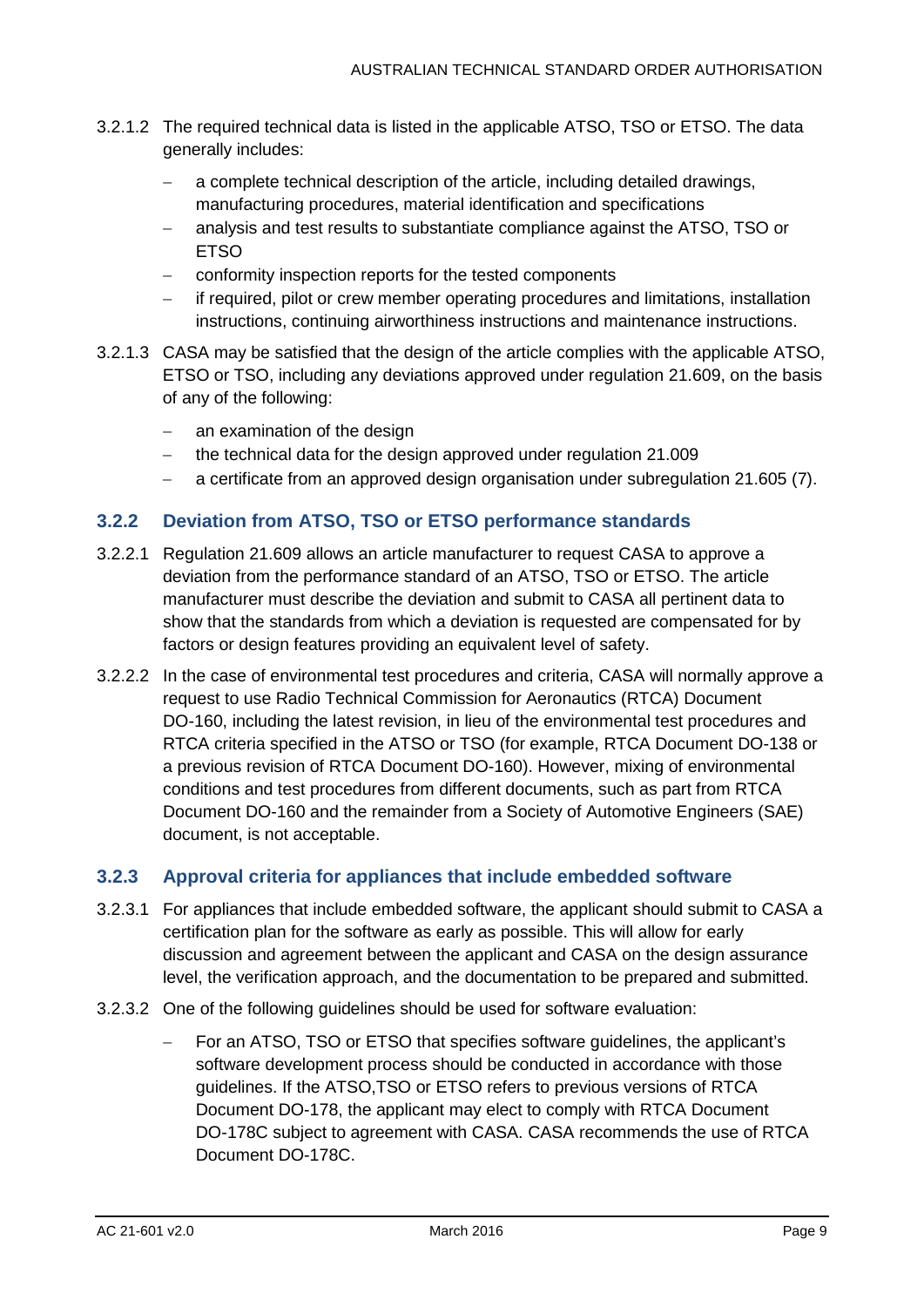- − For an ATSO, TSO or ETSO that does not specify any software guidelines, the applicant's software development process should meet, at a minimum, the objectives of RTCA Document DO-178B (including the latest amendment).
- − For an ATSO, TSO or ETSO that specifies complex hardware, the applicant's design assurance process should be conducted in accordance with RTCA Document DO-254.
- 3.2.3.3 CASA may request design review meetings with the applicant in order to become familiar with the appliance design features. Subsequent to initial acceptance by CASA, the applicant and CASA should agree on the Means of Compliance and record this in a Certification Plan.
- 3.2.3.4 Where the Certification Plan requires a CASA specialist to witness a test, the applicant would be requested to provide test program documentation to CASA for review and acceptance prior to conducting the test(s).
- 3.2.3.5 Where CASA is not involved in test witnessing and subject to the agreed procedures, test program documentation must be submitted to CASA for review and acceptance prior to the applicant conducting the test(s). $<sup>2</sup>$  $<sup>2</sup>$  $<sup>2</sup>$ </sup>

### <span id="page-10-0"></span>**3.3 Quality system approval**

3.3.1 An applicant for an ATSOA should submit to CASA a quality system manual for approval (refer regulations 21.143 and 21.144). This submission must describe the inspection and test procedures necessary to ensure that each article manufactured under the ATSOA is in a condition for safe operation and conforms to the approved design.<sup>[3](#page-10-4)</sup> Further guidance on the quality system is provided in AC 21-27.

### <span id="page-10-1"></span>**3.4 Issue of an ATSO authorisation**

- 3.4.1 CASA will issue an ATSOA if the applicant has, or will have, the ability to produce articles that comply with the ATSO, TSO or ETSO (including any approved deviations).
- 3.4.2 For CASA to be able to make a determination in relation to the applicant having the ability to produce articles that comply with the ATSO, TSO or ETSO, CASA may conduct an assessment of the applicant's manufacturing facility and manufacturing processes and procedures.

### <span id="page-10-2"></span>**3.5 Transferability**

3.5.1 ATSOAs may not be transferred; relocation of facilities or name change negates the current ATSOA. However, an application for a new ATSOA may be made based on previously approved data. A new ATSOA is issued only after CASA has evaluated and accepted the quality control system and manufacturing facilities.

 $\overline{a}$ 

<span id="page-10-3"></span> $2^{2}$  In accordance with paragraph 21.605 (5) (a).

<span id="page-10-4"></span> $3$  In accordance with paragraph 21.605  $(4)$  (b).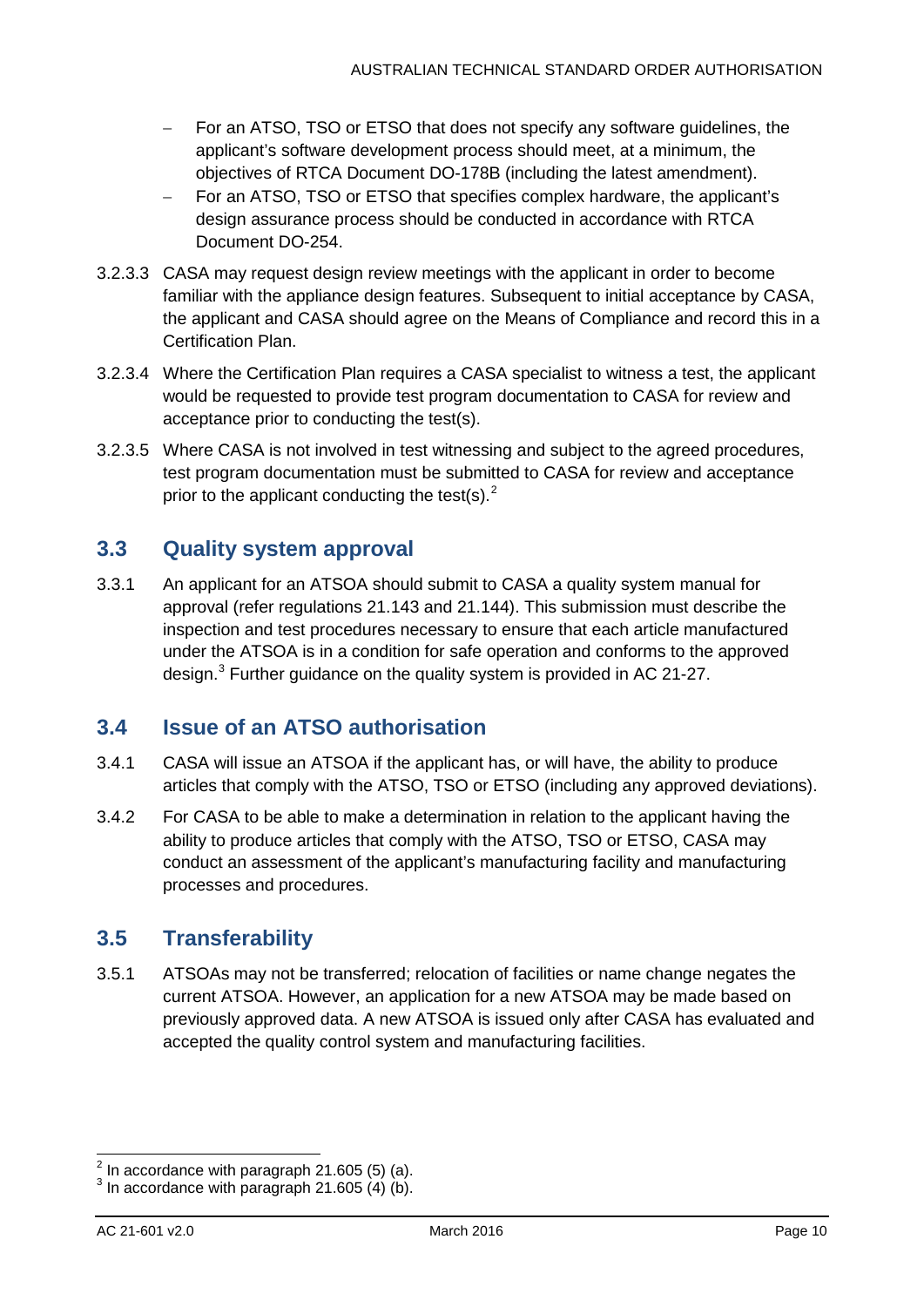# <span id="page-11-0"></span>**4 Obligations of ATSOA holders**

#### <span id="page-11-1"></span>**4.1 General responsibilities**

- 4.1.1 An article manufacturer to whom an ATSOA for the article has been issued should ensure that:
	- − the article is manufactured in accordance with Subpart 21.O and the applicable ATSO, TSO or ETSO (including any deviations approved under subregulation 21.609 (3) )
	- − all tests and inspections required under these regulations, or the applicable ATSO, TSO or ETSO, are conducted, and a quality system is established and maintained that is adequate to ensure that the article meets the requirements stated above and is in a condition for safe operation.

#### **4.1.2 Marking of articles**

- 4.1.2.1 The holder of an ATSOA for an article should ensure that the article is permanently and legibly marked with the following information:
	- − name and address of the manufacturer
	- name, type, part number or model designation of the article
	- serial number or date of manufacture of the article or both
	- − the applicable ATSO, TSO or ETSO number with the prefix ATSO.

**Note:** To remove any ambiguity for TSO, the marking should be ATSO-TSO-#### or in the case of ETSO, ATSO-ETSO-####. This clarification will apply from the date of issue of this AC.

4.1.2.2 If the article was manufactured in accordance with an FAA letter of TSO Design Approval, it may be marked with the applicable TSO number with the prefix TSO instead of ATSO.

#### **4.1.3 Record keeping requirements**

- 4.1.3.1 An article manufacturer holding an ATSOA must keep a complete and current technical data file for each type or model article at their factory. This data must also include design drawings and specifications, until it no longer manufactures the article.
- 4.1.3.2 For each article manufactured under an ATSOA, a manufacturer must retain the inspection records for a period of at least two years.<sup>[4](#page-11-2)</sup>

<span id="page-11-2"></span> $<sup>4</sup>$  In accordance with regulation 21.613.</sup>  $\overline{\phantom{a}}$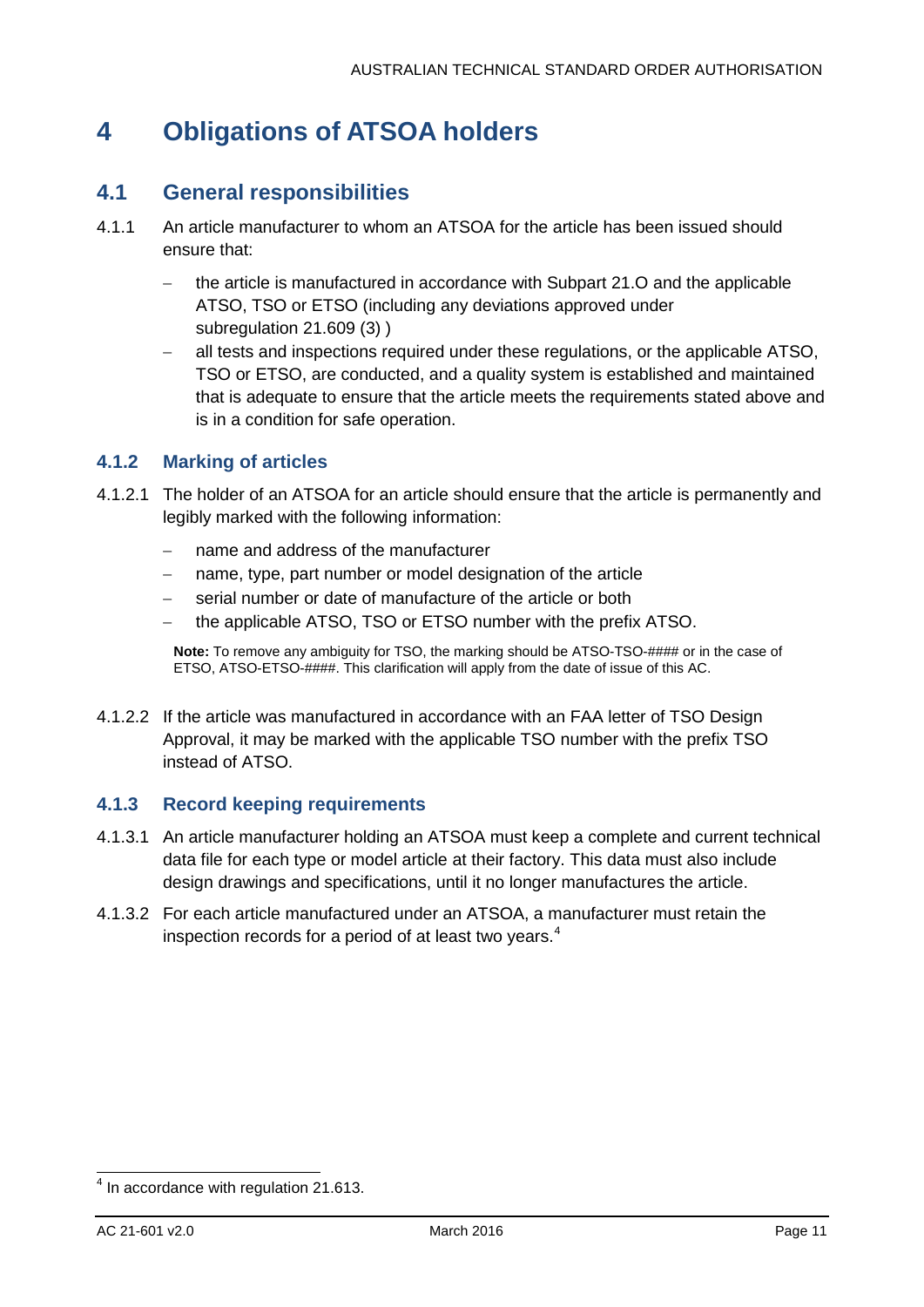# <span id="page-12-0"></span>**5 Design changes by a manufacturer holding an ATSOA**

### <span id="page-12-1"></span>**5.1 Type of design change**

5.1.1 Any change to the design of an article manufactured under an ATSOA is to be determined as major or minor by the manufacturer. A major change to the design of an article is a change that is extensive enough to require a substantially complete investigation to determine compliance with an ATSO, TSO or ETSO.

### <span id="page-12-2"></span>**5.2 Minor changes**

- 5.2.1 The manufacturer may make minor changes without CASA approval. The manufacturer is to advise CASA of the change and submit the revised data required by the ATSO, TSO or ETSO. [Appendix A](#page-15-0) shows a sample letter to notify CASA of a minor change. Details that should be included are:
	- − the basic model number and/or part number and the applicable ATSO, TSO or ETSO number
	- − the date of the original CASA letter of authorisation
	- a statement that a minor change has been made
	- − a brief description of the change
	- a statement (certifying) that modified articles still meet the applicable ATSO, TSO or ETSO, and the provisions of Subpart 21.O
	- − a list of the applicable data being submitted to describe the minor change as required by regulations 21.611 and 21.605.
- 5.2.2 In the case of a minor change, the article will keep the original model number. The changed article may be identified with a new part number or a dash number if series approval has been granted as provided in subregulation 21.605 (3).
- 5.2.3 Subsequent minor changes need to be assessed against all previous minor changes to ensure that the cumulative changes do not cause a situation that may change or affect the certified product.

### <span id="page-12-3"></span>**5.3 Major changes**

5.3.1 Major changes will be treated as a new application. Before making such a change, the manufacturer is to assign a new type or model designation to the article and apply for an ATSOA under regulation 21.605.

### <span id="page-12-4"></span>**5.4 Surveillance by CASA**

5.4.1 CASA will conduct surveillance on all ATSOA holders directed at the production facilities, suppliers (as required), manufactured articles and the quality system. If an inspection or test conducted during such surveillance discloses that any part of the data or system, which was originally approved, does not fully meet the applicable requirements, CASA will request changes to the quality system or data, and/or issue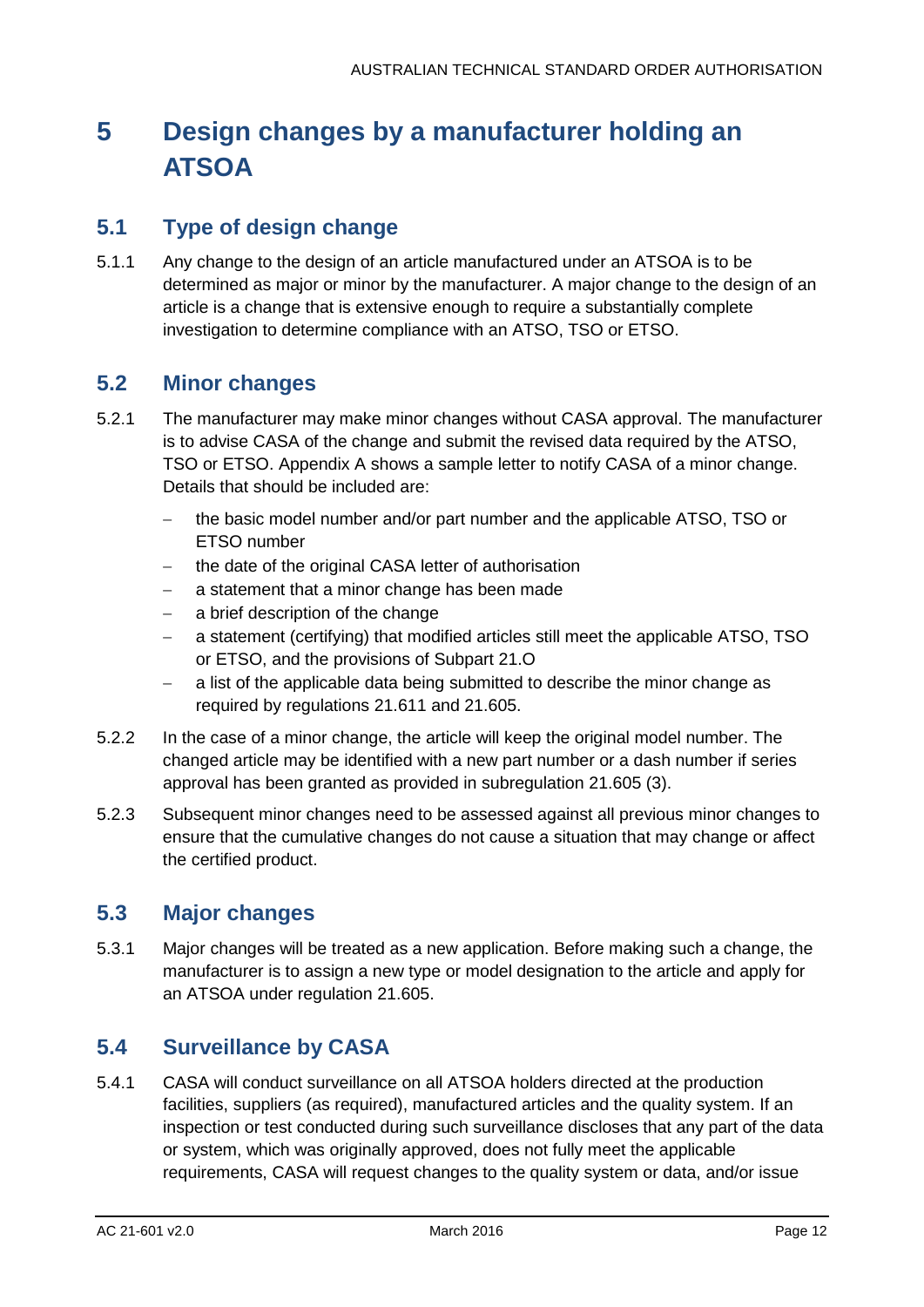Non-Compliance Notices. If the ATSOA holder does not comply with a request for inspection/surveillance from CASA, the ATSOA may be suspended until the request is complied with under the provisions of subregulation 21.615 (2).

5.4.2 If the article does not meet the performance standards of the applicable ATSO (including any approved deviations) then CASA may suspend or cancel the ATSOA or letter of ATSO design approval of any article manufacturer.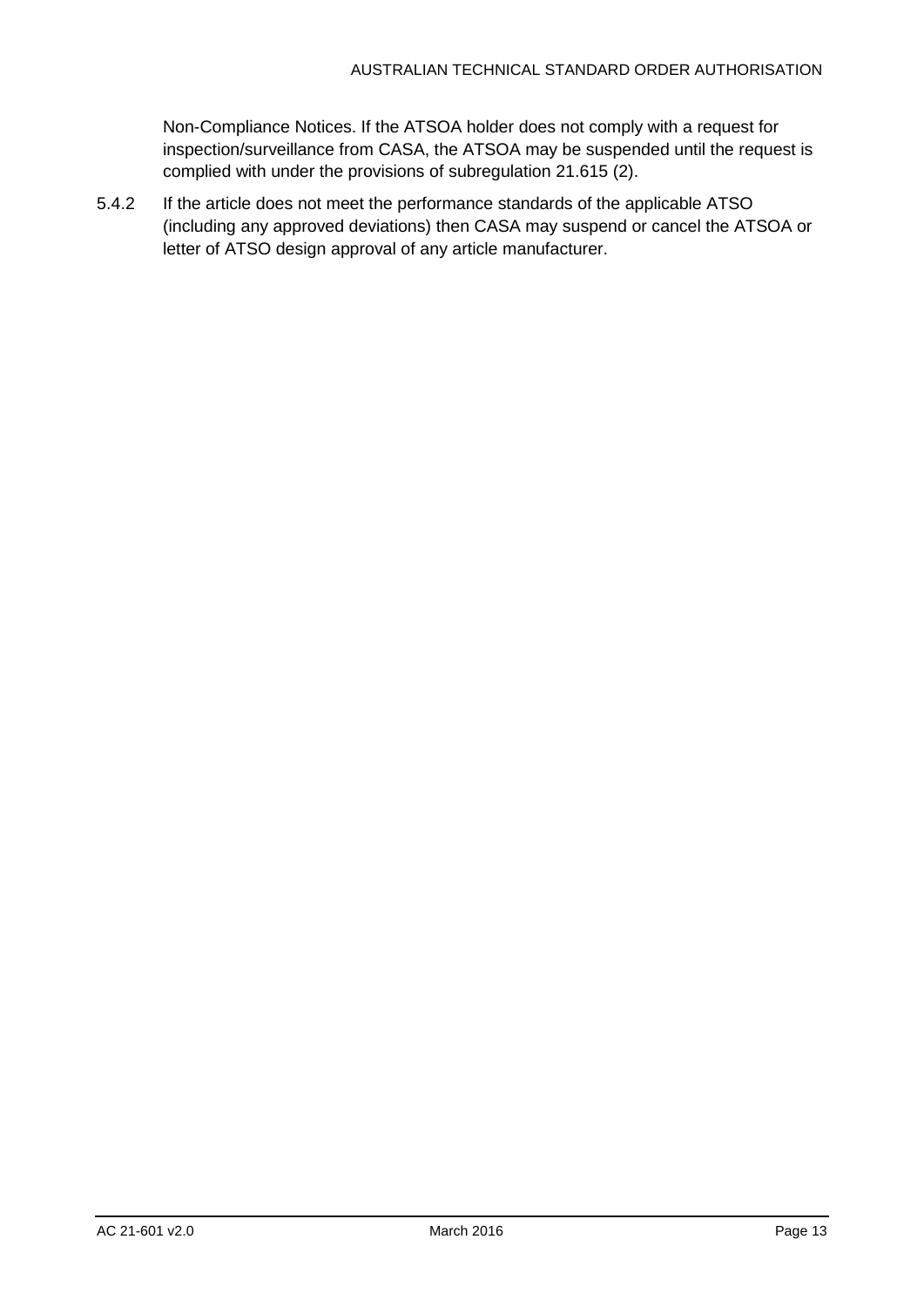# <span id="page-14-0"></span>**6 Issue of letters of ATSO design approval for imported articles**

#### <span id="page-14-1"></span>**6.1 Application**

- 6.1.1 A letter of ATSO design approval may be issued for an article that is manufactured in a foreign country with which Australia has an agreement for the acceptance of these articles for export and import.
- <span id="page-14-3"></span>6.1.2 CASA will issue a letter of ATSO design approval if the National Airworthiness Authority (NAA) of the country in which the article was manufactured certifies that the article has been examined, tested, and found to meet the applicable ATSO or the applicable performance standards of the country in which the article was manufactured and any other performance standards CASA prescribes to provide a level of safety equivalent to that provided by the ATSO.
- 6.1.3 A foreign manufacturer who wants to obtain a letter of ATSO design approval should submit the application through its NAA to:

CASA Manufacturing Civil Aviation Safety Authority GPO Box 2005 Canberra ACT 2601 AUSTRALIA

(email: [mailto:manufacturing@casa.gov.au\)](mailto:manufacturing@casa.gov.au)

6.1.4 The application should include the NAA certification explained in paragraph [6.1.2](#page-14-3) and the technical data mentioned in paragraph [3.1.2.](#page-8-3)

### <span id="page-14-2"></span>**6.2 Production and marking**

- 6.2.1 After CASA has issued a letter of ATSO design approval, the article can be produced under a manufacturing approval issued by the NAA of the country in which the appliance was manufactured.
- 6.2.2 Articles imported into Australia should be marked with the ATSO marking requirements and accompanied by an airworthiness approval issued by, or on behalf of the NAA of the country in which the appliance was manufactured.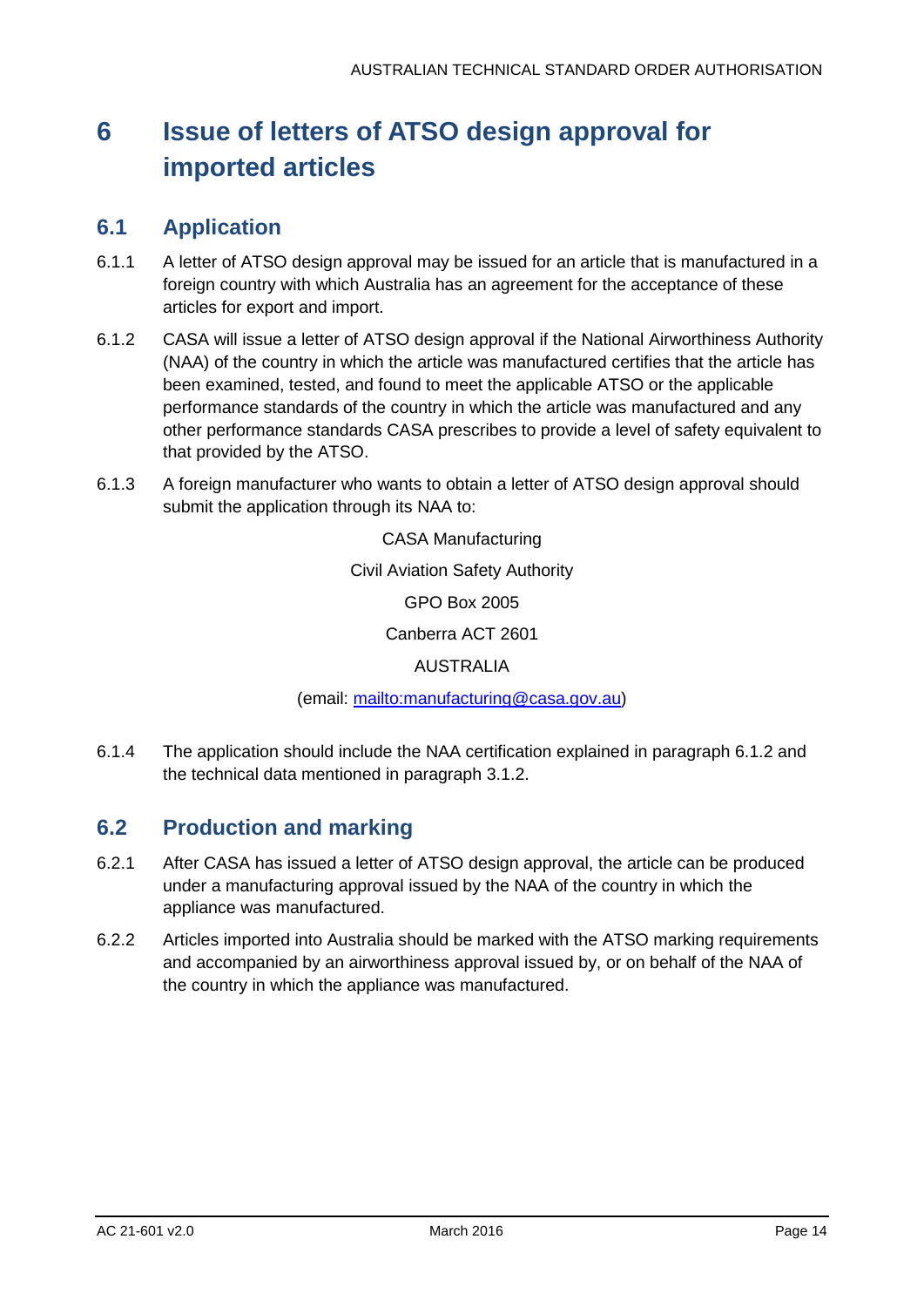# **Appendix A**

# <span id="page-15-0"></span>**Example of an ATSOA minor design change notification statement of conformance**